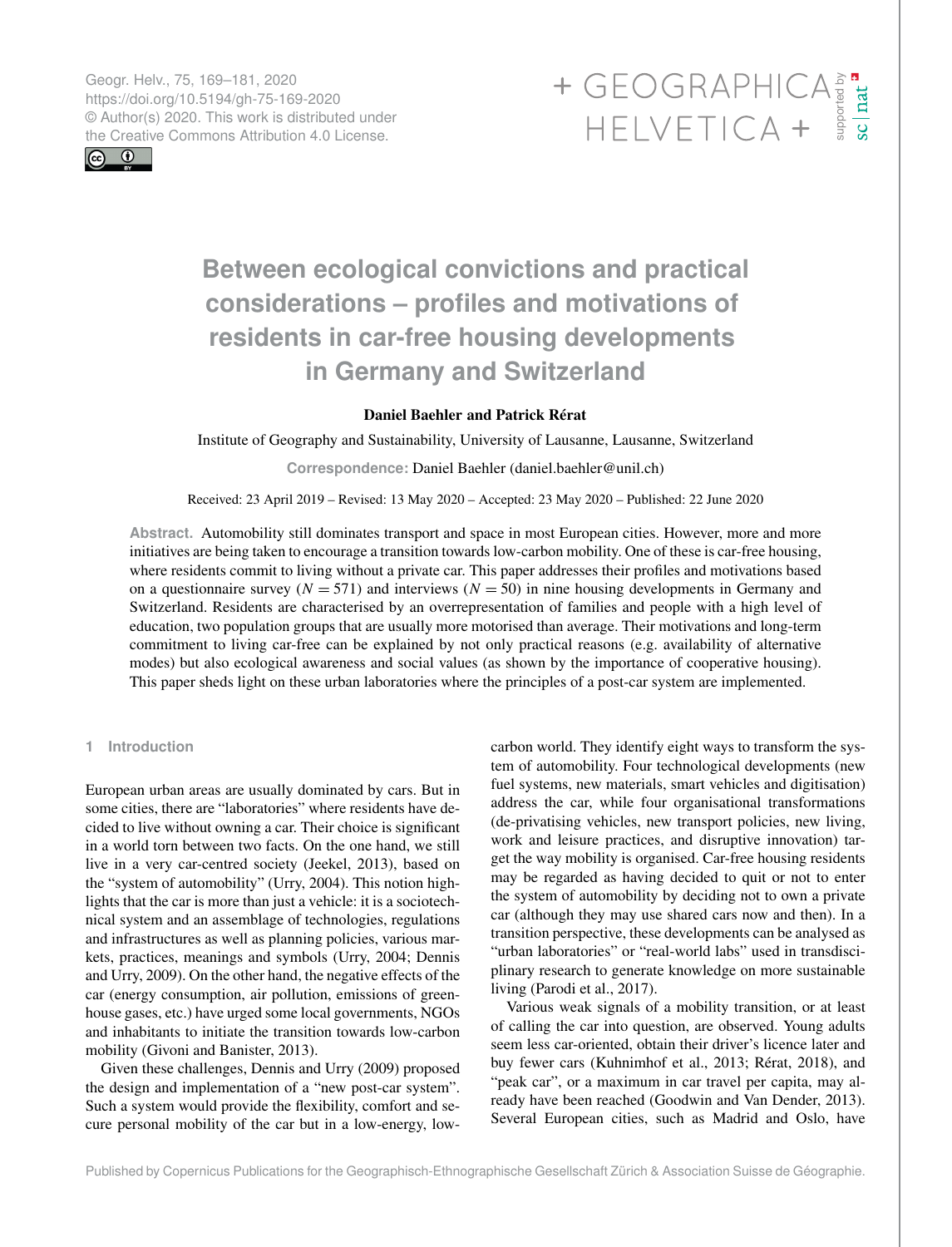started to ban cars from their centres (Nieuwenhuijsen and Khreis, 2016); in addition to such top-down measures, there is also a growing number of bottom-up initiatives for car-free areas in existing urban neighbourhoods (Ortegon-Sanchez et al., 2017).

Car-free housing developments partake of this trend, having emerged in western Europe at the end of the 20th century. Residents commit to living without a private car, which makes them an interesting population to study as their decision cannot be easily reversed (to live car-free is generally part of the tenancy or mortgage agreement). For sustainability policies as well as transition initiatives, it is important to understand why these residents have left (or never entered) the "system of automobility" as well as who they are. Surprisingly, little is known about them in the literature.

The aim of this paper is to address the profile, the housing choice and the motivations for living car-free of the residents in nine housing developments in Germany and Switzerland. A literature review presents the research on car-free households as well as the few studies on car-free housing developments. The case studies and the methodology are then presented. The empirical section discusses the households' profiles and motivations, and the conclusion summarises the main messages in respect of the transition to a post-car system.

#### **2 Literature review**

This section first presents existing evidence on car-free households and their motivations in general and, second, focuses on those living in car-free housing developments. There is little research specifically on households living without a car, but the numerous studies on car ownership tend to include findings on carless households (Haefeli and Bieri, 2008:6; Preisendörfer and Rinn, 2003:27). While in recent years there has been a growing interest in carless households (Brown, 2017; Deleuil et al., 2017; Kühne et al., 2018; Lagrell et al., 2018; Sattlegger and Rau, 2016; Villeneuve, 2017), research on car-free housing is still lacking and is addressed by few if any recent scientific studies (Melia, 2009; Ornetzeder et al., 2008; Scheurer, 2001).

#### 2.1 Car-free households

With the wide diffusion of the car after the Second World War, the number of car-owning households increased in the Western world to the point that owning a car became the norm (Dennis and Urry, 2009). In many countries, this led to "car dependence", creating social exclusion for people who could not access a car for financial or physical reasons (Dupuy, 2011), or to "forced car ownership" and "transport poverty" for households with limited financial resources (Mattioli, 2017; Mattioli et al., 2017).

Analyses of the profiles of car-free households based on statistical records show that, in general, three types of characteristics influence car ownership (Haefeli and Bieri, 2008; Kühne et al., 2018; Mitra and Saphores, 2017; Preisendörfer and Rinn, 2003). First, the profile of the household plays a role: household size, level of income and the presence of children correlate negatively with the likelihood of being car-free. Second, the profile of the individual plays a role. Women are more often car-free, while individuals who are employed and/or have a high level of education level are more likely to own a car. In terms of age, two groups have a higher likelihood of being car-free: young adults after leaving their parents' home and elderly people who have never owned a car or cannot drive anymore for health reasons. Finally, the residential context and transport infrastructures also influence car ownership. With increasing size and density of the place of residence, the proportion of car-free households grows. Car-related costs are also positively correlated with car-free households, while the opposite is seen with regard to public transport costs. Parking space supply has been found to have a significant positive effect on car ownership (Guo, 2013).

The three most important factors in explaining the absence of a car are household size, level of income and type of residential area (size and density; Haefeli and Bieri, 2008; Preisendörfer and Rinn, 2003). However, a growing number of households with profiles contrary to what would be expected in terms of life course and socio-economic status live voluntarily car-free. For example, although entering into parenthood still constitutes one of the life events most likely to lead to the purchase of a car (Clark et al., 2016; Oakil et al., 2016), studies in Vancouver (Canada) and Gothenburg (Sweden) show that some families are choosing to live without one (Lagrell et al., 2018; McLaren, 2016). In Switzerland, a study based on national statistics found that the proportion of young urban residents with high education and income levels (who could therefore afford a car) living car-free doubled between 1994 and 2010 to reach 27 % of car-free households (Haefeli and Arnold, 2015).

### 2.2 Motivations for living car-free

In housing choice research, motivation represents one of three usual angles of analysis, the others being residential satisfaction and aspirations (Rérat, 2016). Some scholars have suggested that too much importance is given to attitudes, behaviours and choices in the field of sustainable transition and too much focus placed on individual agency and on minimising the role of context and "the rules of the game" (Shove, 2010). However, this critique is addressed primarily to the analysis of dominant or established practices, and it is nevertheless crucial to understand why some households adopt a specific way of living which, in the case of car-free housing, is still a niche phenomenon and calls into question the dominant mobility system.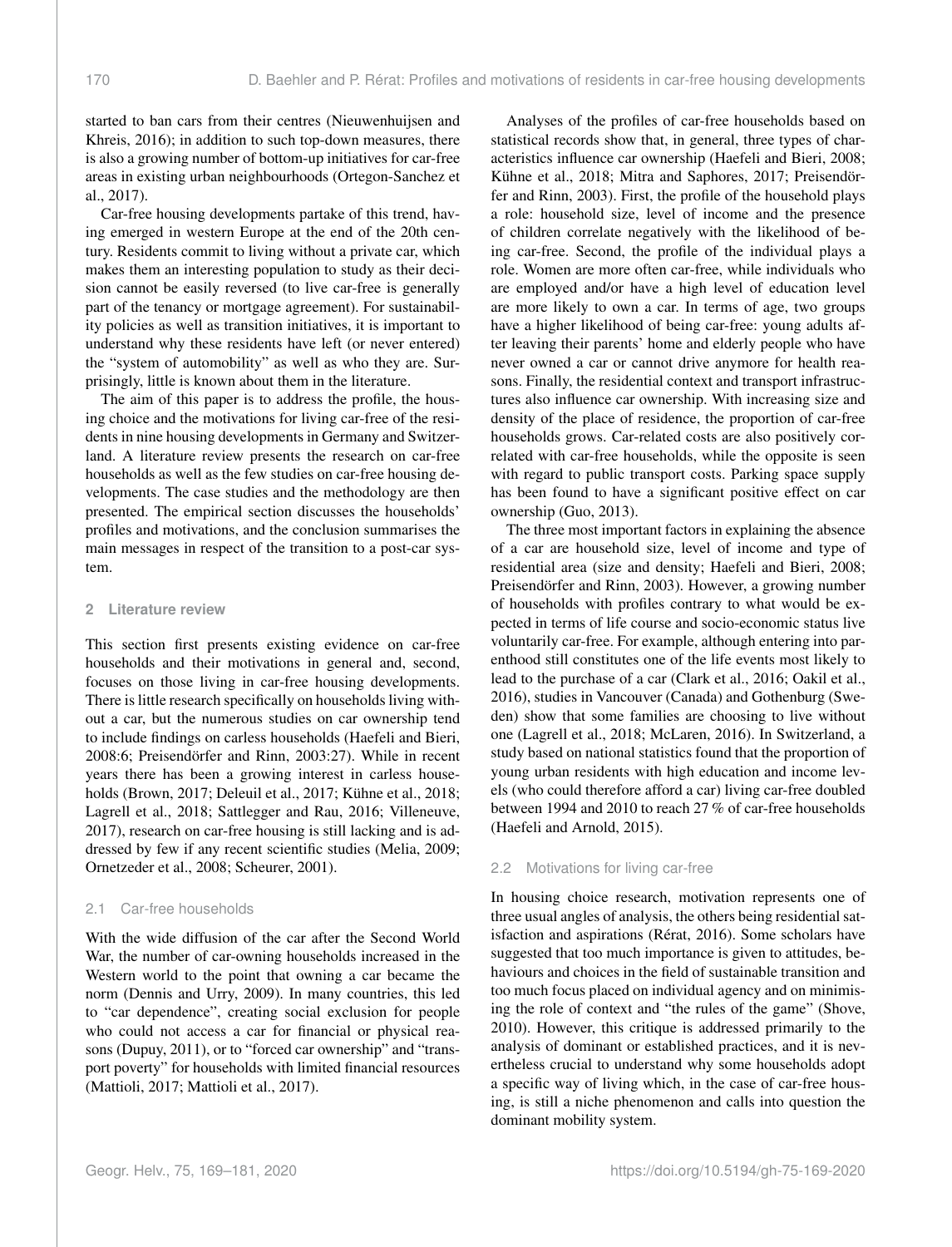Evidence on the motivations of car-free households is restricted, partly because the prevalent quantitative research uses secondary data. But some mobility surveys address the reasons for living car-free, for example in Germany or California (Kühne et al., 2018). While in both places, about 30 % of car-free households mention the high costs of buying or maintaining a car as the main reason for living car-free, 18 % of the German and 8 % of the Californian households prioritise age or health reasons. The differences are more significant for what can be considered voluntarily carless households: in Germany 28 % do not need a car and 11 % highlight "deliberate abstinence", whilst in California, 11 % "can do what they need and want to without a car" and 4 % are concerned about the impact on the environment (Caltrans, 2013; infas, 2018). An older study on carless households' motivations in Great Britain shows similar results: 32 % chose not to have a car due to the costs involved, 31 % because they had no need for one, 19 % due to health or other physical difficulties, and 4 % for environmental reasons (Aston and Budd, 2006).

Some early qualitative studies in Germany and Switzerland found similar motivations (Müller and Romann, 1999; Preisendörfer and Rinn, 2003; Reutter and Reutter, 1996). In addition, they found that the quality of alternative modes, particularly of public transport, was important, as well as a preference to spend money on things other than a car. Recent qualitative studies confirm that living car-free is often a combination of choice and constraints and highlight the need to change existing social norms regarding car ownership (Lagrell et al., 2018; Sattlegger and Rau, 2016; Villeneuve, 2017).

Finally, the role of the environment is nuanced. On the one hand, it appears as a rather important motivation when specifically mentioned in surveys. On the other hand, it is found to be much less important when respondents are asked to state spontaneously why they do not own a car (Preisendörfer and Rinn, 2003). Overall, the importance of ecological convictions is not conclusive (Brown, 2017; Deleuil et al., 2017), except in the case of particular groups living carfree by choice (Melia, 2009), such as residents of car-free housing developments (Ernst, 2008; Foletta and Henderson, 2016). Research shows that underlying ecological values do not always lead to sustainable practices (Ilstedt et al., 2017), notably in terms of travelling by plane (Prillwitz and Barr, 2011). While ecological motivations may not always be sufficient to cause people to adopt alternative forms of mobility, they can legitimate them: "If the relationship is traditionally thought through the influence of values on practices, this could be reversed as sustainable mobility practices also contribute to the construction of ecological values" (Vincent-Geslin, 2014:113). Therefore, it is necessary to go beyond traditional demographic and socio-economic variables and to explicitly address values defined as "desirable, transsituational goals, varying in importance, that serve as guiding principles in people's lives" (Schwartz, 1996:2). Values also link to lifestyles or social milieu approaches, going beyond traditional socio-demographic and socio-economic variables to explain differences between population groups (Rössel and Otte, 2011).

#### 2.3 Households living in car-free housing developments

After 1945, western countries transformed into car-centred societies and parking was added to housing constructions as on-street parking was no longer sufficient. The first critical voices appeared in the 1960s with, for example, Jane Jacobs in the USA or the Buchanan report in the UK, but it was only towards the end of the so-called car century that the negative effects of automobility led to a different view of the car in cities. Car-free housing as defined here emerged in the 1990s in Germany, in the context of a sociological project on carfree households at the University of Bremen (Burwitz et al., 1992). The first development was built in Bremen (Grünenstraße) in 1995 (Scheurer, 2001), and several others followed in Europe, including in Switzerland in 2011.

Scientific research developed in parallel, but following evaluation of the first projects, only a few studies have addressed car-free housing. In what was probably the first study, Scheurer (2001) looked at nine eco-neighbourhoods, including five car-free or car-reduced projects, where carreduced means that there is less parking than demanded by planning and construction laws, so only a proportion of the residents (often about 20 % to 30 %) can own a private car if they buy or rent a parking space. Scheurer focused on the planning and design of such urban developments and presented some early insights into the residents, including an overrepresentation of families. This was confirmed by other evaluations (grey literature) of car-free housing in Vienna, Hamburg and Munich, which reported higher proportions of highly educated residents and nearly no foreign citizens (Baier et al., 2004; Ernst, 2008; Moser and Stocker, 2008). The residential motivations of car-free housing residents are based more on the characteristics of the development (such as living in a community or ecological aspects such as an energy-efficient construction) than on those of the home itself. Car-freeness in itself is a motivation for only a few residents, whereas mobility-related aspects (e.g. a cyclist- and pedestrian-friendly environment or access to public transport) are central (Ernst, 2008; Moser and Stocker, 2008; Ornetzeder et al., 2008; Scheurer, 2001). This applies also to urban middle-class households moving to new developments (Jarass and Heinrichs, 2014; Rérat et al., 2013; Rérat and Lees, 2011). It links to the fact that a certain "hosting potential of a territory" (Kaufmann, 2012) is needed for car-free living. This concept highlights the importance of the spatial context: proximity as well as connections (by public transport or cycling paths mainly) to places of everyday life are necessary for car-free housing.

While the number of car-free housing developments is growing, no recent scientific studies exist, and the grey lit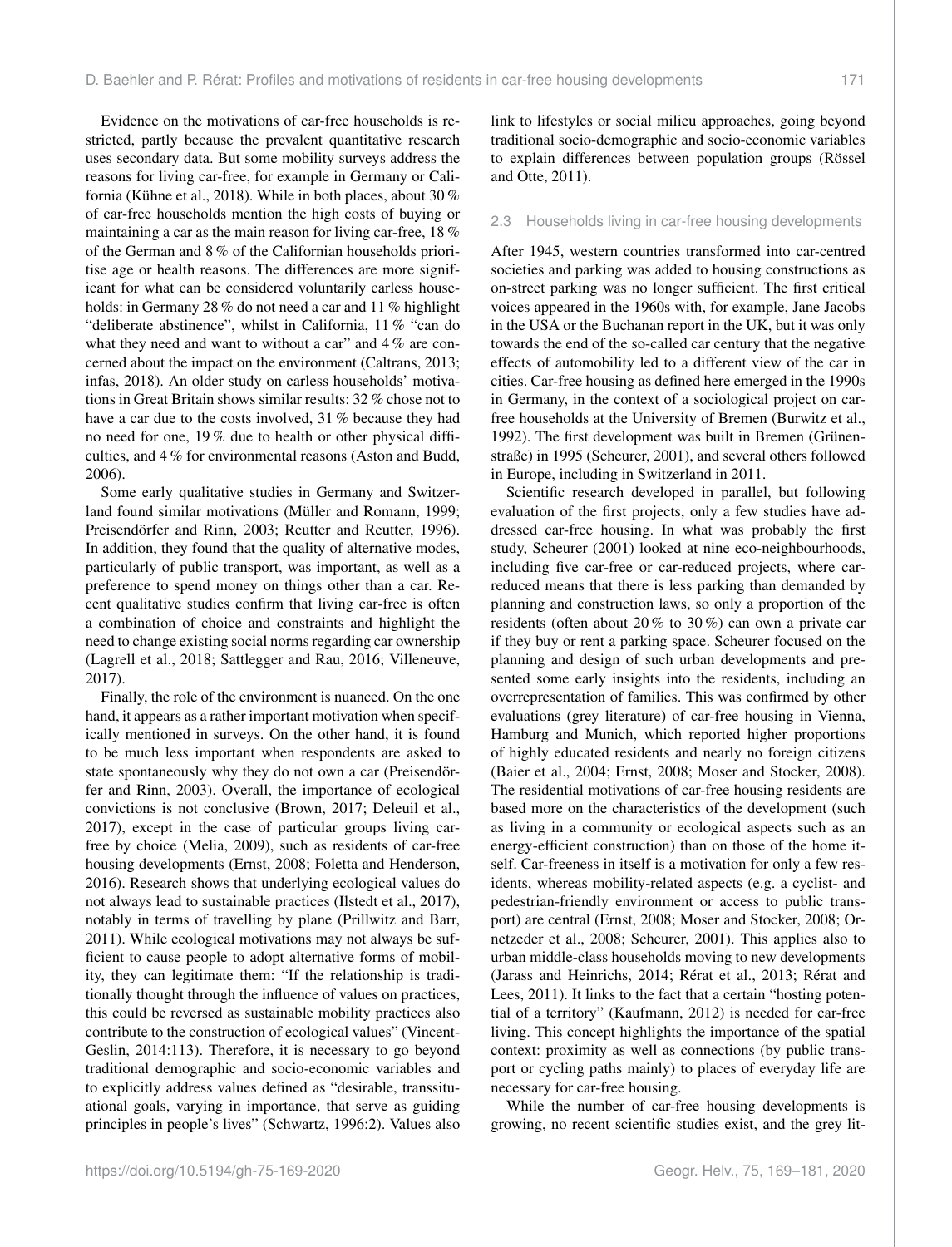erature focuses on specific projects and does not provide a comparative overview. We therefore have only very limited knowledge of the profiles and motivations of car-free housing residents, and hence there is an important research gap that needs to be filled in order to understand this laboratory of sustainable mobility.

# **3 Research questions, case studies and methodology**

This paper answers two questions: who are the residents of car-free housing developments, and what are their motivations for living car-free and for moving to a car-free housing development? Car-free housing developments are defined as new-build estates where residents commit to living without a private car and thus without parking except for visitors, services, etc. Residents generally sign an appendix to their tenancy or mortgage agreement which includes the commitment not to own (or at least park) a car within the development and/or the surrounding neighbourhood.

To analyse the profiles and motivations of the residents of car-free housing developments, nine cases were studied in Switzerland (five) and Germany (four; Table 1). Two of them, Giesserei and Stellwerk60, are actually car-reduced (onefifth of the residents can get a parking space for a private car), but this paper only includes car-free residents. These developments are diverse in terms of size (from 20 to 426 units), context (location within the city and in cities of different sizes, mobility supply) and type of resident (renters, owners, cooperative members). Three developments are completely, and two partially, cooperative housing projects. This represents an alternative to renting and ownership that allows residents to keep some control over their housing and generally to live at a lower cost, as no investor is involved<sup>[1](#page-3-0)</sup>. Results are presented in an aggregated way unless significant differences are observed between projects.

Both countries where the car-free housing projects are located are still largely car-centred, with above-average motorisation rates: in 2016, there were 555 cars per 1000 inhabitants in Germany and 537 in Switzerland; to compare, the average in the EU-28 in the same year was 510 (Eurostat, 2018). Moreover, in Germany, the presence of car manufacturers plays an important economic and political role. The share of car-free households is nonetheless increasing gradually, from 18 % in 2008 to 22 % in 2017 in Germany and from 19 % in 2005 to 22 % in 2015 in Switzerland, which is mainly due to changes in the biggest cities. In Bern, for example, 57 % of households have no private car; in Zurich 53 %; in Berlin 51 %; and in Hamburg 43 % (infas, 2018; OFS/ARE, 2017). Both countries also have a relatively highly developed

public transport network as well as cycling and walking infrastructures in many cities.

A mixed-method approach was adopted in order to gain an overview of the residents and a better understanding of their choices and practices. We used a two-phase "explanatory design" (Creswell and Plano Clark, 2007), in which qualitative data (interviews) help to explain or build upon initial quantitative results (survey). Both the survey and the interviews addressed the motivations for car-free living and residential choice and the residents' profiles as well as questions related to former places of residence and motorisation of their household before (for details, see Baehler, 2019).

A self-administered paper questionnaire was distributed to all 1244 households in the nine developments in October 2016, and a reminder was sent 2 weeks later. The response rate was 46 % overall, ranging from 28 % to 80 % in each development (Table 1). The higher response rates recorded in cooperative housing were considered in the analysis, but the results still reflect the diversity of residents in all case studies. For practical reasons, the survey was addressed to the household and one member was asked to answer it, although most questions referred to the whole household. Similarly, most interviews were conducted with only one person but addressing the whole household. The relevance of this approach is supported by previous studies, which have shown that household heads consider their whole household and not only their personal situation in answering a survey (Bookwalter et al., 2006).

In 2017, interviews with 50 households in six housing developments were conducted (the two car-reduced developments and the very small project in Biel were left out). Interviewees were recruited from among respondents who left their address in the questionnaire and included a diversity of profiles in terms of household types, age and tenure status (tenants, owners and cooperative members). They reflect the characteristics of the overall population; only the interviewees' average age was higher than in the survey. To analyse the interviews, a "structured qualitative content analysis" (Kuckartz, 2016; Schreier, 2014) was conducted; i.e. the qualitative material was summarised into thematic categories (codes). These codes are not only deductive (relying on theory) but also inductive (emerging from the empirical material). Adopting a mixed-method approach may imply that the presentation of both methods is limited. However, the advantages of combining a quantitative overview with a qualitative deepening outweigh this limitation.

#### **4 Results**

This section presents and discusses the results of the analysis of both the questionnaire survey and the interviews. First, the profiles and values of the residents, then the reasons for living car-free and, finally, the housing choice motivations are addressed.

<span id="page-3-0"></span><sup>1</sup>Residents are members of the housing cooperative and thus buy shares. Cooperatives normally include self-management and the participation of residents in the planning process.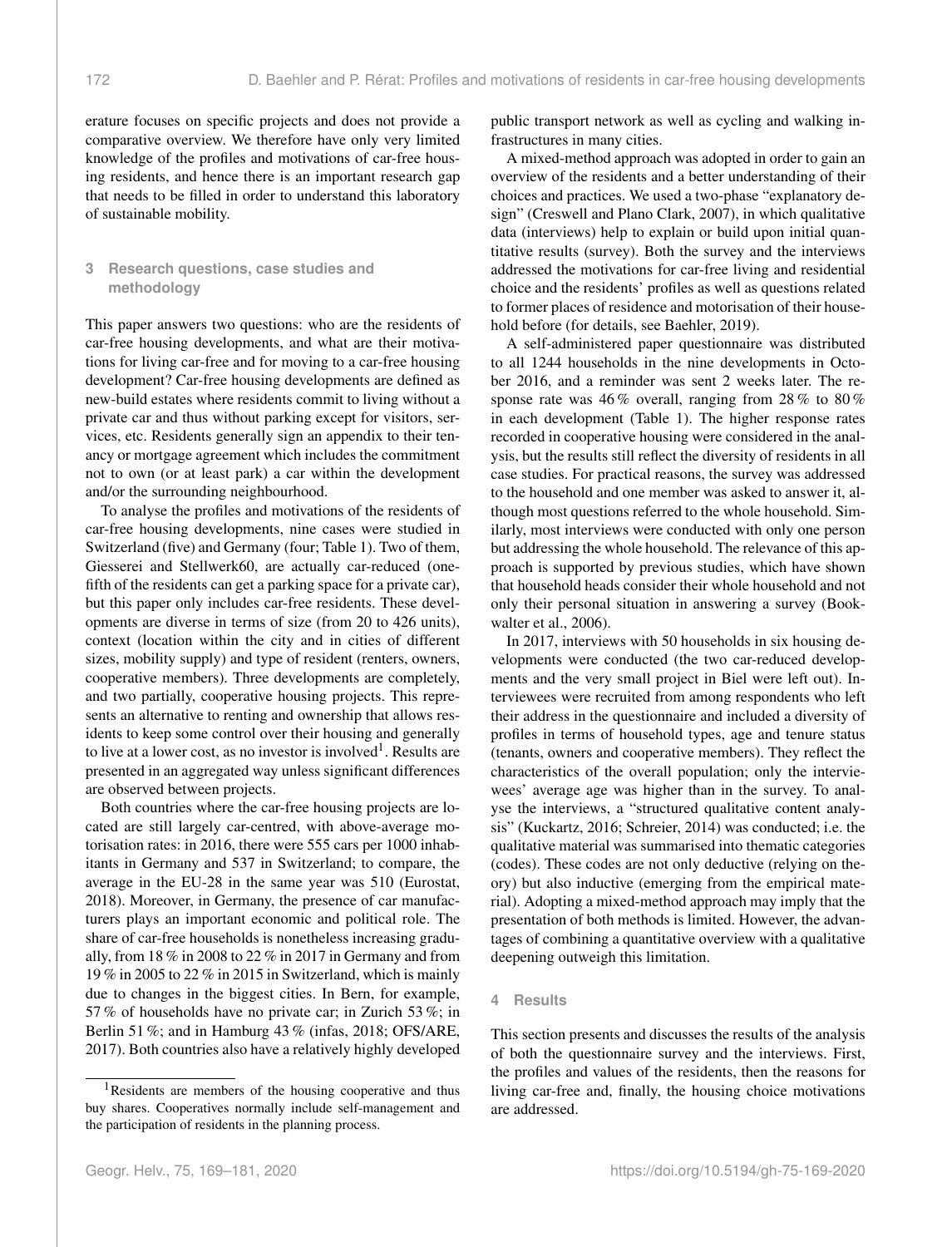**Table 1.** Characteristics of the car-free housing developments and the municipalities they are located in (data from 2017; sources are, for Switzerland, the Federal Statistical Office and, for Germany, the Statistisches Bundesamt (Destatis) and Kraftfahrt-Bundesamt).

| Name                     | Municipality<br>(country <sup>a</sup> ) | Population<br>of the<br>municipalityb | Motorisation<br>(cars per 1000<br>inhabitants) | Location<br>(and distance<br>to the city<br>centre)   | Type of<br>residents                          | Year of<br>completion | Number of<br>dwellings | Response<br>rate of<br>the survey | Households<br>interviewed |
|--------------------------|-----------------------------------------|---------------------------------------|------------------------------------------------|-------------------------------------------------------|-----------------------------------------------|-----------------------|------------------------|-----------------------------------|---------------------------|
| Burgunder                | Bern (CH)                               | 133798                                | 381                                            | Outskirts<br>of the city<br>$(3.5 \text{ km})$        | Renters                                       | 2011                  | 80                     | 68%                               | $\tau$                    |
| FAB-A                    | Biel/Bienne<br>(CH)                     | 54 640                                | 390                                            | Central<br>urban<br>district<br>$(0.5 \text{ km})$    | Cooperative<br>members                        | 2014                  | 20                     | $80\,\%$                          |                           |
| Giessereic               | Winterthur<br>(CH)                      | 110912                                | 405                                            | Outskirts<br>of the city<br>(3 km)                    | Cooperative<br>members                        | 2013                  | 145                    | 48 %                              |                           |
| Oberfeld                 | Ostermundigen,<br>Bern (CH)             | 17546                                 | 401                                            | Suburban<br>municipality<br>$(4.5 \,\mathrm{km})$     | Cooperative<br>members                        | 2014                  | 94                     | 78%                               | 8                         |
| Sihlbogen                | Zurich (CH)                             | 409 241                               | 343                                            | Outskirts<br>of the city<br>$(4.5 \text{ km})$        | Renters                                       | 2013                  | 140                    | 36%                               | 5                         |
| Klein<br>Borstel         | Hamburg-<br>Ohlsdorf<br>(DE)            | 1810438                               | 426                                            | Outskirts<br>of the city<br>$(10 \text{ km})$         | Owners.<br>cooperative<br>members             | 2008                  | 62                     | 66%                               | 9                         |
| Saarland-<br>straße      | Hamburg-<br><b>Barmbek</b><br>(DE)      | 1810438                               | 426                                            | Central<br>urban<br>district<br>(4 km)                | Renters,<br>owners,<br>cooperative<br>members | 2000                  | 141                    | 48%                               | 12                        |
| Stellwerk60 <sup>d</sup> | Cologne-<br>Nippes (DE)                 | 1075935                               | 437                                            | Central<br>urban<br>district<br>$(2.5 \,\mathrm{km})$ | Renters,<br>owners                            | 2006                  | 426                    | 38%                               |                           |
| Weißenburg               | Münster,<br>Westphalia<br>(DE)          | 311846                                | 452                                            | Central<br>urban<br>district<br>(2 km)                | Renters                                       | 2001                  | 136                    | 28%                               | 9                         |
| Total                    |                                         |                                       |                                                |                                                       |                                               |                       | 1244                   | 46%                               | 50                        |

<sup>a</sup> CH denotes Switzerland, and DE denotes Germany. <sup>b</sup> Note that the Swiss municipalities are the centres of bigger agglomerations (except Ostermundigen, a suburban municipality). For example, Bern is at the core of an urban region with about 400 000 residents. Zurich is the biggest city in Switzerland, Bern the 5th, Winterthur the 6th and Biel/Bienne the 10th. <sup>c</sup> Giesserei is a car-reduced development, providing parking for about 20 % of the dwellings. <sup>d</sup> Stellwerk60 is a car-reduced development, providing parking for 18 % of the dwellings.

### 4.1 Profiles and values of the residents – a very particular car-free population

Who are the residents living in the car-free developments? Nearly half of the households are families (41 % are couples with at least one child; 7% are single-parent families). Onethird are persons living alone, 17 % couples without children and 3 % flat-shares. The proportion of families is even higher in three of the developments (Table 2) and, except in Giesserei, is significantly higher than the urban average of 20 % to 30 % in the same cities. The overrepresentation of families is also striking compared to car-free households in general. The age distribution is in line with the household type: about one-third of the residents are aged below 20 years

old, less than 5 % are between 20 and 29, about 40 % are 30 to 50 years old, and only a few are 80 and older. Few residents in each development are foreign citizens, except in Sihlbogen (38 %); this stands in contrast with the cities they are located in (25 % to 33 % in the Swiss cases and 7 % to 16 % in the German ones; Federal Statistical Office, 2016; Statistische Ämter des Bundes und der Länder, 2014). The relative absence of foreign citizens may be explained by the kind of housing development: living in a cooperative requires some knowledge about the region and the housing market, as the developments are often not advertised on conventional platforms. The majority of the inhabitants had already lived in the same city or urban region before (between 52 % and 98 %).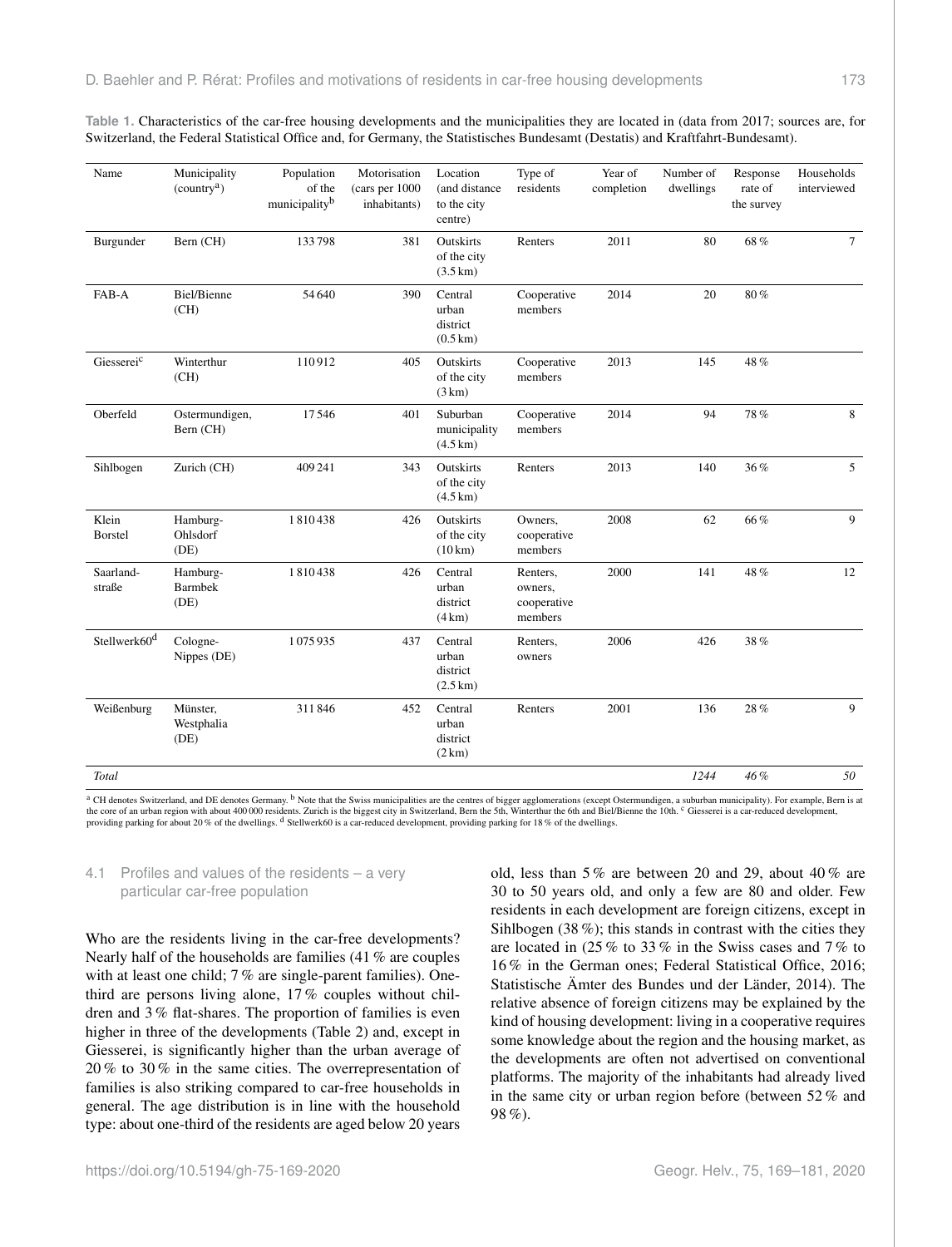|                               | Burgunder | FAB-A   | Giesserei | Oberfeld | Sihlbogen | Klein Borstel | Saarlandstr. | Stellwerk60 | Weißenburg | Total   |
|-------------------------------|-----------|---------|-----------|----------|-----------|---------------|--------------|-------------|------------|---------|
| Type of household $(N = 486)$ |           |         |           |          |           |               |              |             |            |         |
| Persons living alone          | 32%       | 6%      | 39%       | 38%      | 22%       | 22%           | 43%          | 35%         | 18%        | 32%     |
| Childless couples             | 15%       | 13%     | 31%       | 13%      | 35%       | 2%            | 19%          | 13%         | $12\%$     | 17%     |
| Couples with child(ren)       | 50%       | 69%     | 22%       | 42%      | 35%       | 66%           | 23%          | 46%         | 44 %       | 41%     |
| Single-parent families        | 2%        | 13%     | 6%        | 6%       | $0\%$     | $10\%$        | 14%          | $4\%$       | 21%        | 7%      |
| Flat-shares                   | 2%        | $0\%$   | $2\%$     | 3%       | 8%        | $0\%$         | 2%           | 2%          | $6\%$      | 3%      |
| Total                         | $100\%$   | $100\%$ | 100%      | 100%     | $100\%$   | $100\%$       | 100%         | $100\%$     | $100\%$    | $100\%$ |
| Age (years; $N = 1151$ )      |           |         |           |          |           |               |              |             |            |         |
| $0 - 9$                       | 35%       | 29%     | 12%       | 24%      | 19%       | $16\%$        | 6%           | 22%         | 25%        | 21%     |
| $10 - 19$                     | $0\%$     | $10\%$  | $6\%$     | 12%      | $2\%$     | 27%           | 20%          | 13%         | 13%        | $12\%$  |
| $20 - 29$                     | 2%        | 2%      | $4\%$     | 3%       | 13%       | $1\%$         | 7%           | 2%          | $10\%$     | 4%      |
| $30 - 39$                     | 35%       | 18%     | 13%       | 21%      | 43%       | 2%            | 9%           | 14%         | $10\%$     | 18%     |
| $40 - 49$                     | 18%       | 31%     | 14%       | 15%      | $13\%$    | 27%           | 9%           | 28%         | $15\%$     | 19%     |
| $50 - 59$                     | $6\%$     | 8%      | 14%       | $10\%$   | 5%        | 21%           | 31%          | 12%         | 20%        | 14%     |
| $60 - 69$                     | 4%        | $0\%$   | 16%       | 7%       | 3%        | 5%            | 13%          | 5%          | 7%         | 7%      |
| $70 - 79$                     | 2%        | $2\%$   | 16%       | 6%       | 2%        | 2%            | 5%           | 2%          | $0\%$      | 4%      |
| $80+$                         | $0\%$     | $0\%$   | 3%        | 1%       | 1%        | $0\%$         | 1%           | 1%          | $0\%$      | 1%      |
| Total                         | $100\%$   | $100\%$ | $100\%$   | 100%     | $100\%$   | $100\%$       | 100%         | $100\%$     | $100\%$    | $100\%$ |
| Nationality ( $N = 1148$ )    |           |         |           |          |           |               |              |             |            |         |
| <b>Swiss</b>                  | 93%       | 92%     | 92%       | 92%      | $62\%$    | $0\%$         | $0\%$        | 2%          | $0\%$      | 44 %    |
| German                        | 3%        | 8%      | $4\%$     | 3%       | 16%       | 98%           | 97%          | 95%         | 100%       | 52%     |
| Other                         | 5%        | $0\%$   | 4%        | 4%       | 22%       | 2%            | 3%           | 3%          | $0\%$      | 5%      |
| Total                         | $100\%$   | $100\%$ | 100%      | 100%     | $100\%$   | 100%          | 100%         | $100\%$     | $100\%$    | 100%    |

**Table 2.** Socio-demographic characteristics of the residents.

In terms of socio-economic characteristics (Table 3), over 60 % of the residents (aged 15 and older) hold a university degree. Their income level, as well as the fact that 84 % have a driving licence, indicates that these residents could afford a car but have made an informed choice to live without one. It also emphasises the particularity of the car-free housing residents compared to car-free households and to the wider urban population, where at most one-third hold a university degree. Nevertheless, it has to be noted that all types of residents are present in car-free housing developments and that the overrepresentation of highly educated residents may be partly due to the fact that they more readily answer surveys. This overrepresentation is not explained by the housing costs, which are not above average (some German developments are even subsidised housing and thus inaccessible to households with high incomes). It may be easier for these persons to acquire the skills needed for living without a private car. In their situation, making this long-term decision can be considered a way of life and will not be perceived as a failure in a carcentred society.

The high proportion of cooperative members (40 % overall, compared to 16 % of owners and 44 % of tenants) also demonstrates the particularity of the population. Living in a cooperative often includes a certain engagement and an openness to living more closely with others and sharing some amenities and activities. The residents' values were surveyed through an adaptation of those in the European Social Survey (Schwartz, 2001). The most important groups of basic human values for the residents (Table 4) are, by far, selftranscendence (values related to universalism and benevolence, including ecological and social aspects) and openness to change (values of hedonism and self-direction which are, in the main, more personal goals). The items with the highest importance are "equal treatment and opportunities for every person", "taking care of nature, protecting the environment", and "devoting myself to people close to me, being loyal to them". Values related to conservation and self-enhancement, however, have the smallest relevance, and the least important items are "being rich, having expensive things" and "always behaving properly, avoiding doing anything people would say is wrong".

An additional indication of strong social and ecological values are the residents' voting intentions. Overall, 86 % would vote for left parties, ranging from  $60\%$  to  $100\%$ (Table 5). In comparison, up to 53 % in Swiss cities (BFS, 2016) and 27 % in their German counterparts (Der Bundeswahlleiter, 2017) have voted for the socialist and green parties (SP, Grüne and AL in Switzerland; Die Linke and Die Grünen in Germany). These important differences highlight that for most residents, living without a car and in cooperative housing also represent a political statement.

# 4.2 Motivations of car-free living – between personal convictions and practical reasons

As 94 % of the survey respondents agreed to live deliberately without a private car (only in Sihlbogen was this significantly lower at 80 %), the results on motivations for car-free liv-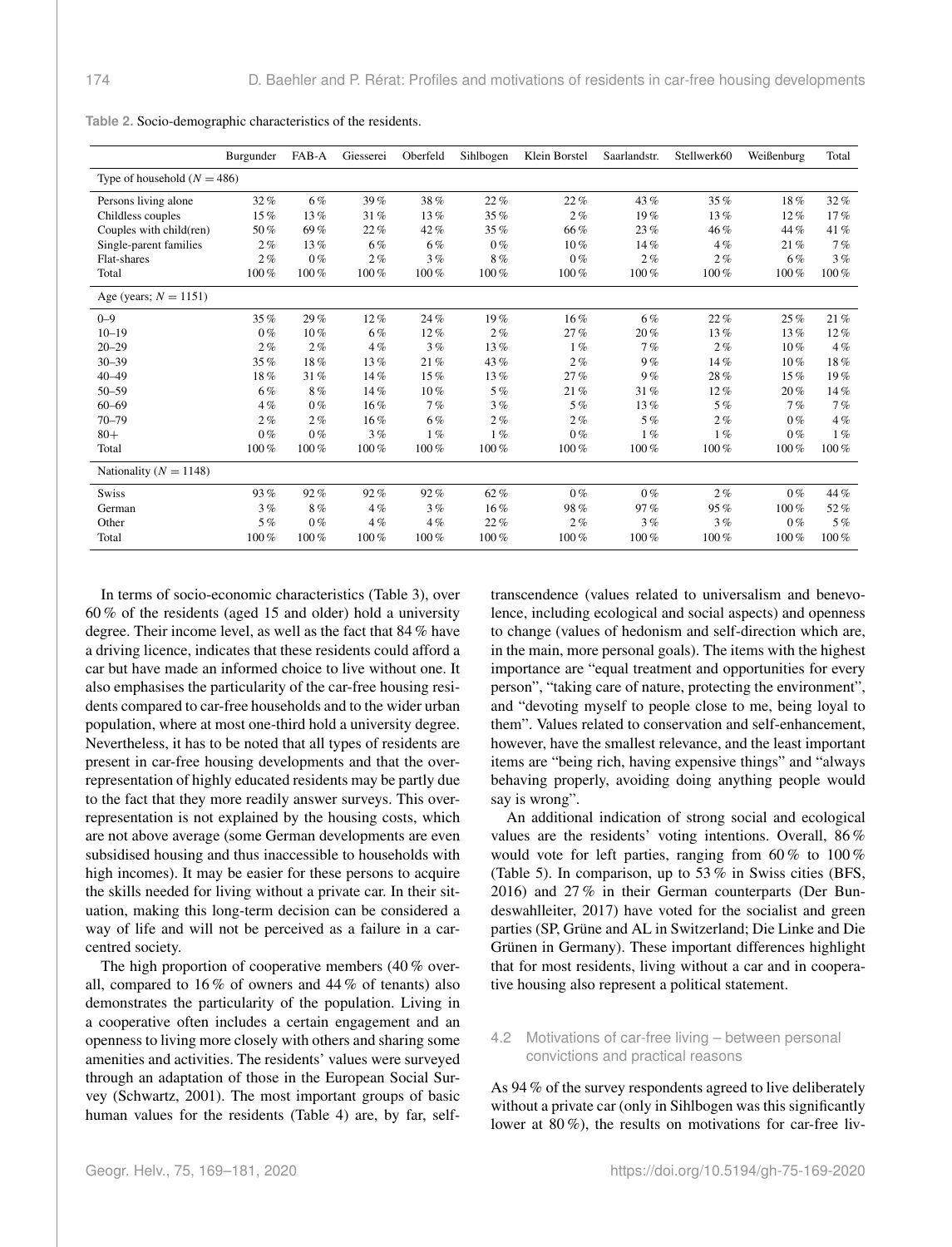|                                                            | Burgunder          | FAB-A                                               | Giesserei    | Oberfeld        | Sihlbogen     | Klein Borstel   | Saarlandstr.                               | Stellwerk60   | Weißenburg                                                    | Total |
|------------------------------------------------------------|--------------------|-----------------------------------------------------|--------------|-----------------|---------------|-----------------|--------------------------------------------|---------------|---------------------------------------------------------------|-------|
| No graduation (yet)                                        | $\sigma_{\varphi}$ |                                                     | 6%           |                 | $1\%$         |                 |                                            |               |                                                               | 5%    |
| Compulsory school                                          | $0\%$              |                                                     | $1\%$        |                 | $0\%$         | 8 %<br>5 %      | 8<br>8<br>8<br>1<br>8                      |               |                                                               | 3%    |
| Higher education entrance qualification (Matura or Abitur) | $1\%$              | 8<br>8<br>8<br>8<br>8<br>8<br>8<br>8<br>8<br>8<br>8 | 4%           | 888888<br>88888 | $1\%$         |                 |                                            |               | 5<br>8<br>8<br>8<br>8<br>8<br>8<br>8<br>8<br>8<br>8<br>8<br>8 |       |
| Apprenticeship                                             | 6%                 |                                                     | 14%          |                 | $\frac{6}{6}$ | $\frac{1}{3}$ % |                                            |               |                                                               |       |
| Professional college (Höhere Fachschule)                   | 15%                | $14\%$                                              | $24%$<br>50% |                 | 9%            | 3%              | $\begin{array}{c} 688 \\ 1088 \end{array}$ | $5%$<br>$68%$ |                                                               |       |
| University, university of applied sciences                 | 78%                | 59%                                                 |              |                 | 70%           | 66%             |                                            |               |                                                               |       |
| Total                                                      | $100\%$            | 100%                                                | $100\%$      | 100%            | $100\%$       | 100%            | 100%                                       | 100%          | 100%                                                          | 100%  |
|                                                            |                    |                                                     |              |                 |               |                 |                                            |               |                                                               |       |

**Table 4.** Importance of basic human values for the residents, based on 21 single items ( $N = 452$  to 475).

| Group of values    | Value          | Very<br>important | Important |
|--------------------|----------------|-------------------|-----------|
| Self-transcendence | Universalism   | $38\%$            | 40%       |
|                    | Benevolence    | 26%               | $42\%$    |
| Openness to change | Self-direction | 32 %              | 36%       |
|                    | Hedonism       | 19%               | 42%       |
|                    | Stimulation    | 8%                | 23%       |
| Conservation       | Security       | 7%                | 16%       |
|                    | Tradition      | $4\%$             | $12. \%$  |
|                    | Conformity     | 3%                | $12\%$    |
| Self-enhancement   | Achievement    | 3%                | 11%       |
|                    | Power          | $1\%$             | $4\%$     |

ing provide general insights into the voluntary urban car-free population.

To address the challenges inherent in measuring the weight of environmental reasons (due to the fact that respondents give it a higher importance if asked about it specifically), the survey contained an open question on motivations, followed later in the questionnaire by a closed question based on the factors identified in the literature. Two types of important reasons emerged: practical aspects and personal convictions. The first type of motivation relates to utilitarian aspects, which are based on the (mobility) infrastructure and the residents' travel needs in their everyday life. Personal motivations are driven by values and convictions which explain the choice not to own a private car.

Interestingly, environmental reasons (40 %) are the motivation most often mentioned spontaneously. The absence of a need for a car follows just behind (39 %), along with the availability of alternative modes of mobility (35 %). About 20 % of the respondents mention additional personal reasons or financial priorities other than spending money on a car, but very few mention affordability or age and health reasons. The closed question had six items and showed some small differences (Fig. 1). Whilst nearly all residents agree that they have no need for a car and have access to adequate alternatives, over 80 % prefer to spend money on other things and 75 % ticked environmental reasons. These results show the informed choices made by residents and are in line with the literature on car-free households, except in the case of environmental reasons.

The interviews enabled a better understanding of the reasons summarised in the survey and of their combinations. For practical reasons, it appears that there are individual and contextual motivations. Individual motivations include the absence of a need for a car, certain negative aspects of owning and driving a car (particularly in the city), and the idea of using and sharing rather than owning vehicles. Residents high-

**Table 3.** Level of education of all household members aged 15

+ years old ( N

 $= 785.$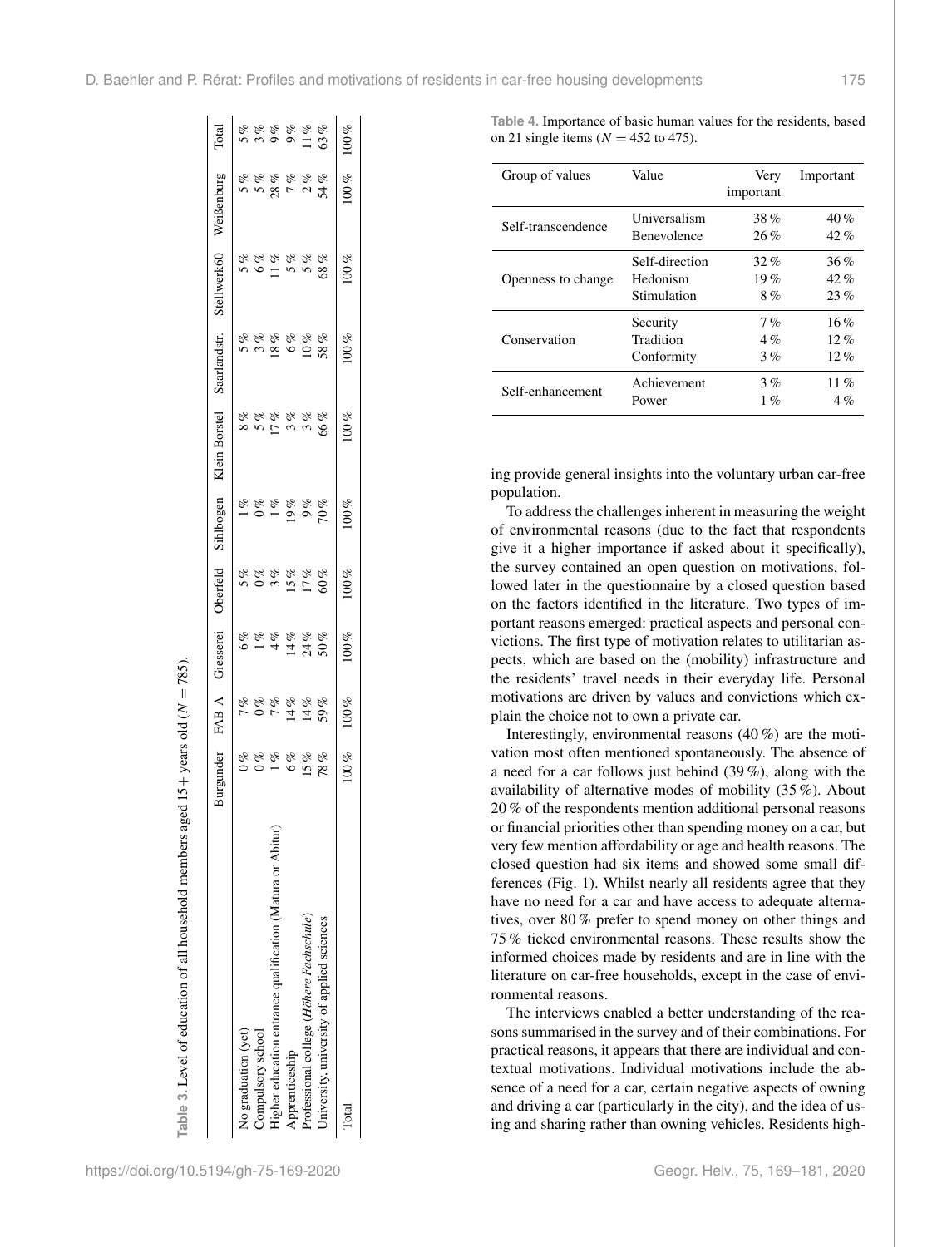|              | Burgunder | FAB-A   | Giesserei | Oberfeld | Sihlbogen | Klein Borstel | Saarlandstr. | Stellwerk60 | Weißenburg | Total                      |
|--------------|-----------|---------|-----------|----------|-----------|---------------|--------------|-------------|------------|----------------------------|
| Left         | 87%       | $100\%$ | 96%       | $85\%$   | 60%       | $82\%$        | 93%          | 83%         | 92%        | 86%                        |
| Centre-left  | 12%       | $0\%$   | $2\%$     | $12\%$   | 14%       | $10\,\%$      | 6%           | 6%          | $0\%$      | 8%                         |
| Centre-right | $2\%$     | $0\%$   | $2\%$     | 3%       | 16%       | 8%            | $2\%$        | $11\%$      | 8%         | 6%                         |
| Right        | 0%        | $0\%$   | 0%        | 0%       | $11\%$    | 0%            | $0\%$        | $0\%$       | $0\%$      | $\overline{\mathcal{G}}_0$ |
| Total        | $100\%$   | $100\%$ | $100\%$   | 100 %    | $100\%$   | $100\%$       | $100\%$      | $100\%$     | $100\%$    | 100 $%$                    |

Table 5. Voting intentions of the residents  $(N = 444)$ .



**Figure 1.** Comparison between the motivations for car-free living in the closed question ( $N = 468$  to 481) and those mentioned spontaneously in the open question ( $N = 327$ ).

light that they sometimes need a car but do not need to own one as they can rely on car sharing. They prefer to be car-free because it means that they do not need to care for a car and that they can use the appropriate type of car for a particular need, e.g. a van for transporting furniture. Finally, a car-free habit was also mentioned by some residents, who state that it is just "normal" for them to live without a private car:

This is natural for me, I have been living now really for nearly 30 years without a car, at some point this is like brushing your teeth. (Woman living alone, 70 years old, Saarlandstraße)

Contextual motivations include not only the availability of alternatives to a private car but also the fact that cities, especially the ones in which the respondents live, are adapted to car-free living:

Here in Münster you don't need it, you can get everywhere by bicycle and public transport, and if you really want to go further away, then we have [car sharing] or the train. (Woman living in a couple with children, 40 years old, Weißenburg)

Personal motivations to live car-free can be separated into convictions, preferences and a negative attitude towards cars. Convictions are mainly, but not exclusively, ecological and include for some interviewees the desire to be a "good example", i.e. to demonstrate that living without a private car is possible and to (try to) convince other people to do so:

I also think it is important to be a good example in this domain and to show, also to my children, relatives and friends, for example, that it is also possible, without restrictions. (Woman living in a couple with children, 40 years old, Burgunder)

Some residents prefer other transport modes to the car or see a car-free life as a freedom or a relief. Negative attitudes to the car can be of a general nature or related to cars in an urban context in particular:

There is no need for cars, especially in Switzerland, this is my attitude. (Man living in a couple with children, 40 years old, Burgunder)

I find that cars in big cities are also just not necessary, you can reach everything in the city by public transport and bicycle and on foot. (Woman living in a couple with children, 40 years old, Weißenburg)

Finally, financial reasons were also mentioned but mainly in the sense that respondents prefer to spend money on things other than a car.

The interviews also shed light on how reasons are combined. All respondents stated at least two different types of reasons. Four types of combination exist. For nearly half of the interviewees (23), personal reasons are predominant and practical reasons secondary, meaning that they have a strong desire to live car-free and therefore have organised their life in order to have no need for a car. For a second group (12), practical reasons are predominant and personal reasons secondary. They have no need for a car and do not want to own one in any case. Another group (11) highlights practical, personal and also financial reasons for living car-free. Finally, four households mention only practical and financial reasons for not owning a car; convictions or other personal reasons do not seem to play a role for them. This last group is present only in conventional housing developments, while the residents in the first group, who emphasise personal reasons, mainly live in cooperative housing projects.

The importance of personal reasons confirms the idea of a particularly engaged population that does not (only) live car-free because of personal comfort. At the same time, the results highlight that environmental convictions alone would probably not suffice for most residents, but practical reasons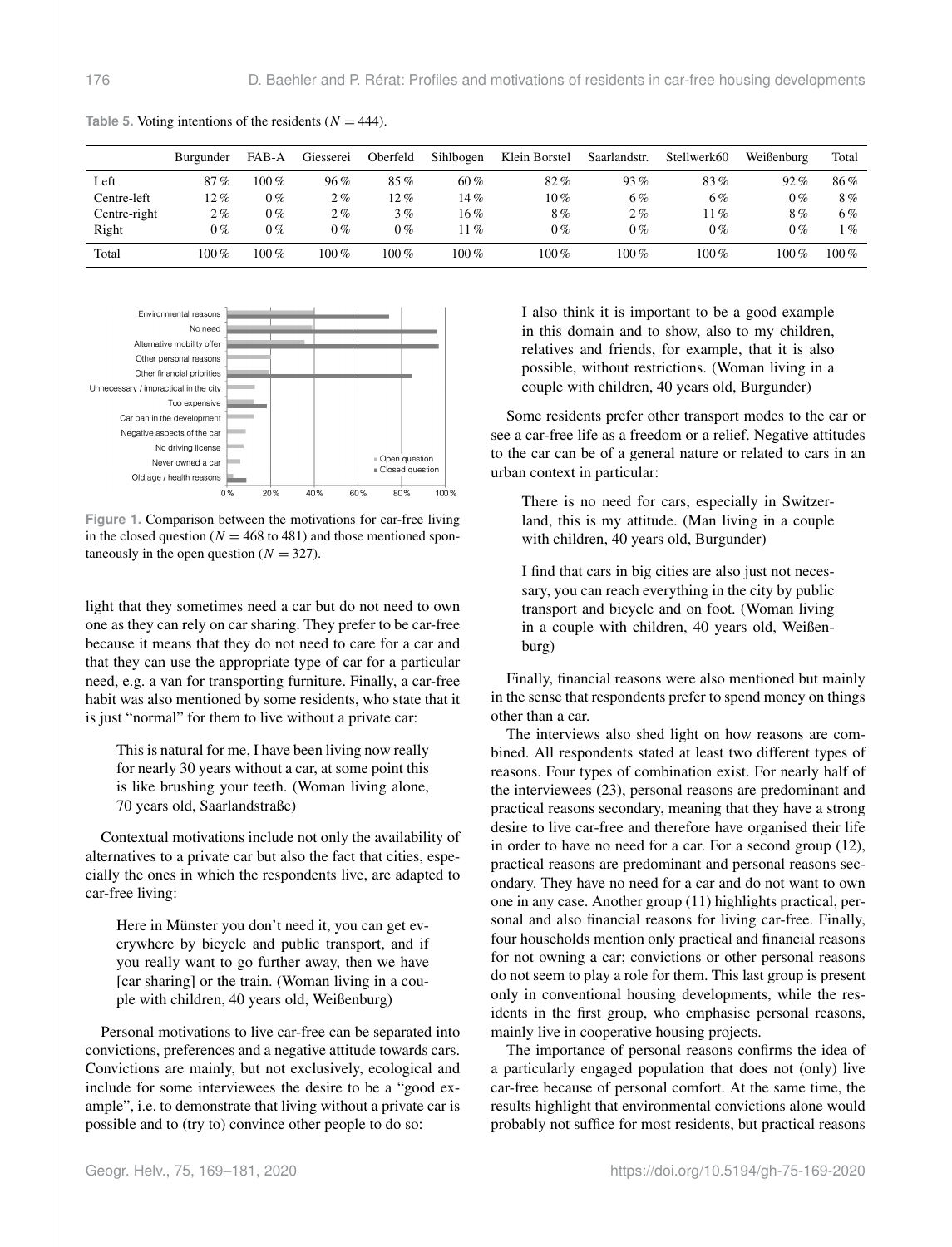

Figure 2. Importance of housing choice motivations ( $N = 466$ ) to 486).

come into play, too: the spatial context must satisfy residents' mobility needs through the provision of alternative modes as well as through the proximity to places of everyday life.

# 4.3 Motivations of housing choice – the importance of accessibility and social aspects

Why did households *commit* to living car-free by moving to a particular housing development? All nine motivations in the survey were rated important or very important by at least 48 % of the residents (Fig. 2). Three reasons for housing choice even exceed 80 %, of which two are mobilityrelated (the possibility of getting around on foot and by bicycle and the mobility offer in general), and the third relates to the characteristics of the new dwelling (e.g. size, comfort, price). Just behind, in fourth position, is the location of the new development, also closely linked to mobility issues. The characteristics of the development (e.g. ecological construction, design, common rooms), the type of inhabitants and the car-freeness of the development are also mentioned by over 50 % of respondents. The two remaining factors are just below this mark: proximity to the workplace and the suitability of the surroundings for children. These factors had the highest number of "not (at all) important" answers, as they do not concern all residents.

Comments in the questionnaires as well as in the interviews revealed supplementary housing choice motivations. First, the importance of the development's characteristics is highlighted. The cooperative nature of the development was a very strong residential motivation (in Giesserei, Klein Borstel, Oberfeld and Saarlandstraße), and related to this (in Burgunder as well), participation during the planning and construction period and self-administration after completion appeared equally important:

What fascinated me more was self-organisation and self-administration, that appealed to me. (Woman living alone, 70 years old, Saarlandstraße)

The whole concept of partial self-administration [including maintenance of the outdoor spaces or

the right to propose new tenants when someone leaves], that was almost what appealed to us more than the car-freeness, [. . . ] we found that was great, you can design the development together with the people, develop it further, contribute. (Man living in a couple with children, 40 years old, Burgunder)

In these more communitarian developments, shared or common rooms and spaces are also mentioned, as are the outdoor spaces, which many consider more attractive due to the absence of cars.

Closely related is another major motivation: community living. It was the most frequently mentioned aspect, both in the survey comments and in the interviews. This comprises the wish to live less anonymously and to share certain activities with neighbours, especially in the cases where future residents already knew each other and planned the project together:

I just think it's nice to live in a development where you know your neighbours from the start. (Man living alone, 60 years old, Saarlandstraße)

Here is united everything we have missed: form a small society, or community, where we support each other, pursue goals together. (Man living in a couple with children, 45 years old, Oberfeld)

This wish to live with like-minded neighbours who help each other is especially attractive not only to families (particularly those with a single parent) but also for persons (particularly the elderly) living alone, now or in the future. The importance of multigenerational living was also raised by some residents.

Accessibility proves to be much more important than a precise distance from the city centre, even if there seems to be a certain limit related to average cycling distances. Finally, personal convictions and the quality of life in car-free housing developments were mentioned. And as for reasons for living without a private car, there is always a combination in any housing choice, mostly between car-freeness and social aspects such as community living or co-housing and self-administration.

In the questionnaire, the concept of car-freeness appears as a less important motivation. The interviews enabled a better understanding of its role in the housing choice process. Five variants appeared: for some households, it is a key motivation; another group of households have a positive attitude towards it but were not initially looking for it; some respondents are indifferent to this aspect, and a few even accepted car-freeness in order to live in the housing development (because of other characteristics such as a collaborative housing project). Nearly half (23) of the interviewed households mentioned that they were already car-free before (15 others had not owned a car before but did not mention it in relation to residential motivations).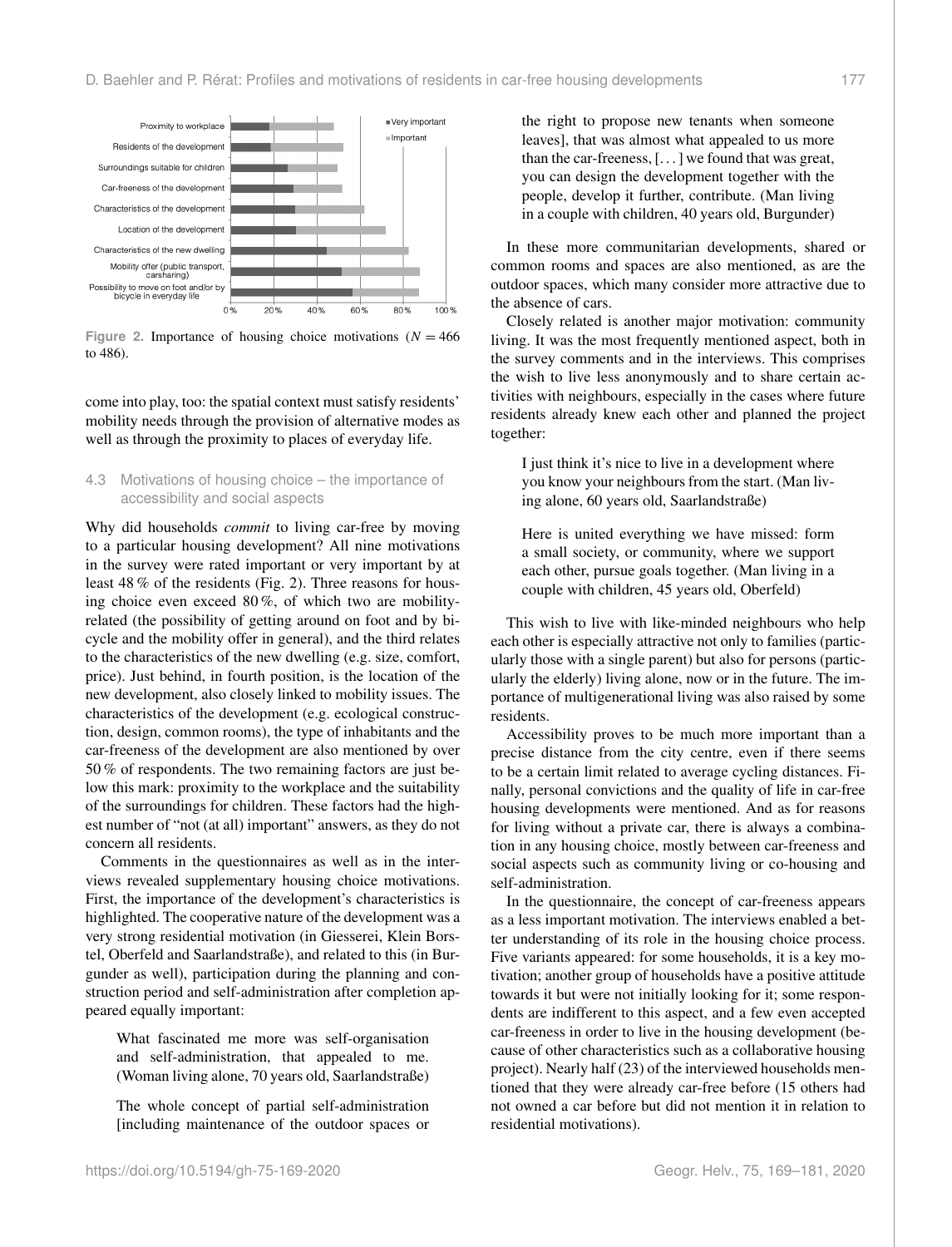To summarise, daily mobility is a crucial residential motivation, a finding in line with other similar studies on residents of new-build urban developments (Jarass and Heinrichs, 2014; Rérat et al., 2013; Rérat and Lees, 2011). It is not car-free housing in itself that is necessarily attractive but the specific alternative mobility it offers and accessibility it provides. Furthermore, for a large proportion of residents – mainly in the cooperatives – sustainability, social aspects such as community living, participation and selfadministration are as important as mobility-related characteristics and can even convince former car owners to move to a car-free development. The survey shows that 26 % of the households gave up a car when moving in (between 15 % and 42 % per development). Therefore, the results show that "residential self-selection" – the choice of housing where the preferred transport modes can be used (Cao et al., 2009) – plays a role but is not the only factor in explaining residents' housing choices.

#### **5 Conclusion**

This paper addresses the profiles and motivations of residents in nine car-free housing developments in Germany and Switzerland. Car-free housing projects are seen as urban laboratories in the frame of initiatives to implement a post-car system (Dennis and Urry, 2009). Thus, understanding who the residents are, why they moved to a car-free development and why they have decided to live without a private car in the long term brings crucial insights to the debate on mobility transition and on the potential of such projects.

The residents in the nine car-free developments are characterised by a high proportion of families and of people with a university degree (or equivalent). This stands in contrast with the literature on automobility, which shows that motorisation is correlated with the presence of children in the household and with the level of education (and income; Haefeli and Bieri, 2008; Kühne et al., 2018; Mitra and Saphores, 2017; Preisendörfer and Rinn, 2003). However, these observations are in line with other studies on similar housing projects (Baier et al., 2004; Ernst, 2008; Moser and Stocker, 2008; Scheurer, 2001), which show that car-free living may be attractive for population groups that are usually more motorised than average. Our study shows, however, a very specific profile in terms of values and voting intentions: residents are much more likely than the other citizens of their cities to vote for the left and to have altruistic values. Living car-free and in a car-free development is a way for these residents to translate their values into action.

Nearly all households state that they live deliberately without a private car and that this renouncement is not a sacrifice. Two main ranges of motivations appear, mostly in combination: practical reasons (no need for a car, availability of alternative mobility modes) and personal convictions (especially ecological ones). The motivations underlying housing

choice are also driven by practical reasons (e.g. accessibility of the housing development), while social characteristics (community living or cooperative housing) are also important. Pragmatic reasons may explain why people choose to be carless, but environmental and social issues explain the long-term commitment that is only reversible by moving out of a car-free housing development. To summarise, motivations are a combination of willingness to live car-free and the feasibility of doing so, on a personal level and according to the social and spatial context. The characteristics of the context play an important role, based on its "hosting potential" (Kaufmann, 2012) to enable mobility without owning a private car through the accessibility of other modes of transport and the places of everyday life. In addition, residents of carfree housing developments perceive the quality of life to be higher without owning a car, not only when moving around the city but also in the residential environment where green spaces replace parking lots. Families seem to be attracted by the opportunity to combine urban living with an environment attractive for children to grow up in.

Nonetheless, some differences are observed between the nine developments. The difference between the car-free residents and the population of the city they are located in is much less valid for Sihlbogen, probably due to its rather common rental-housing aspects. Social and ecological motivations and values are more emphasised in the cooperatives, while in the other developments, practical motivations are more predominant. However, while the majority of carfree housing residents represents a particular population, it must not be forgotten that a diversity of households live in these projects (in terms of life course position, level of education, etc.). This means that car-free housing not only addresses urban citizens with strong ecological and social values and practices but also attracts former car owners: 26 % of the households owned a car before moving in.

A key issue is to discuss if car-free housing could be generalised at a larger scale. On the one hand, the case studies have attracted a specific population in terms of values, political awareness, cultural capital and lifestyles. On the other hand, car-free living is the result of the conscious choice of population groups that are usually motorised (families and highly educated people). This shows that living without a private car may be not only possible but also desirable (as shown for example by the fact that practical aspects are at least as important as ecological and community-related motivations). It may also contribute to legitimate what is still a minority practice in respect of the dominant automobile system.

The results presented above also show the importance of further studies on car-free housing. They could address the residents' strategies to live car-free and compare their profiles and mobility practices with the inhabitants of the neighbouring areas and with other car-free households. This would provide insight into the potential of car-free housing developments in the context of the transition to a post-car sys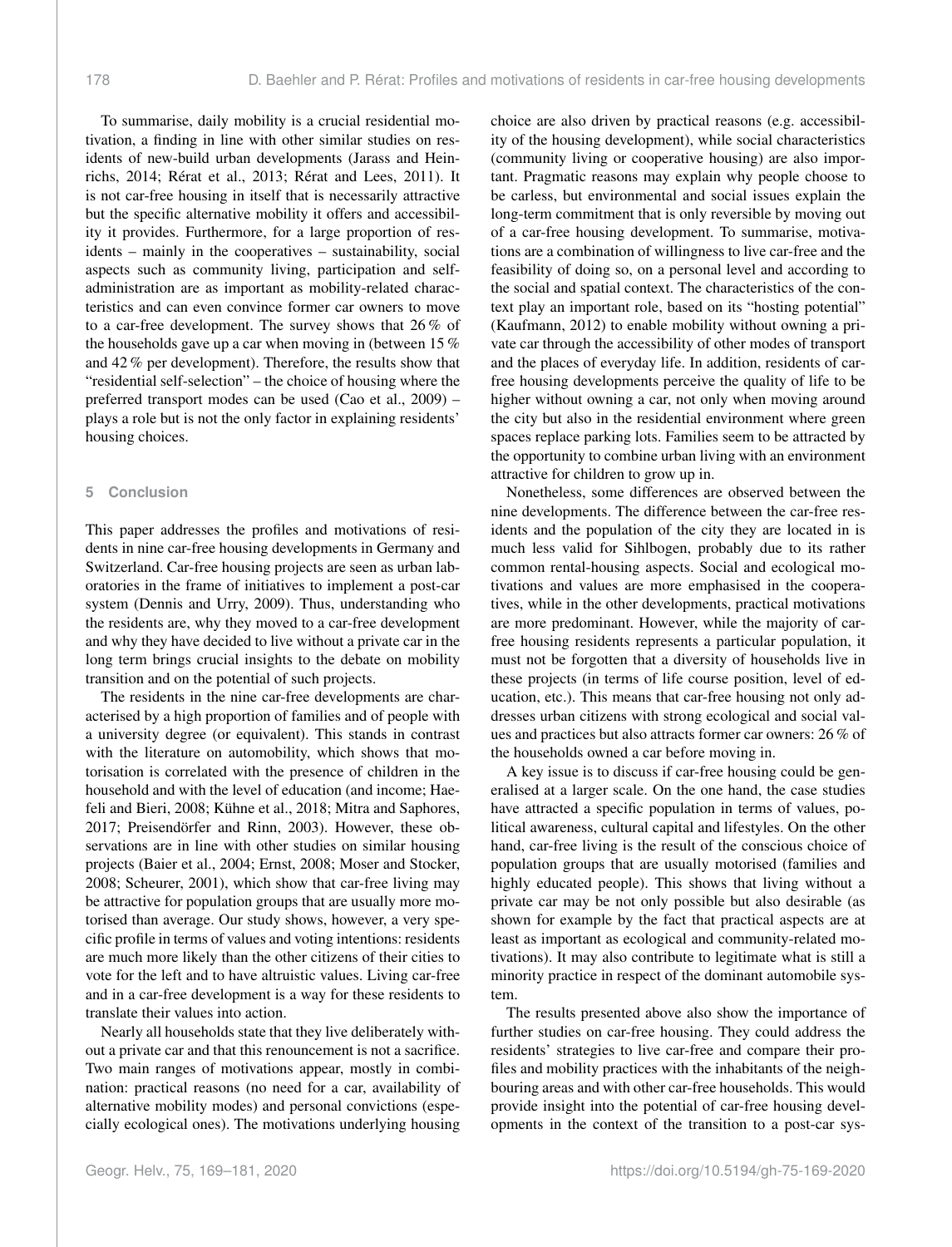tem. Results regarding the social and spatial context indicate that a higher hosting potential of urban areas for alternative transportation modes to the car would make car-free living more attractive for a larger population. This would also require more studies not only at the scale of the housing developments but also in the larger urban and social context favouring car-free mobility (including restriction of car use in cities). In this sense, car-free housing developments represent laboratories on the way to living without private cars that could inspire the construction of new neighbourhoods and the transformation of existing urban areas.

In light of the negative impacts of the automobile system, car-free housing represents a promising strategy for the achievement of a post-car world, as it facilitates the use of alternative transport modes, addressing the place of residence where most residents' journeys start or end. Therefore, even if it is still a niche phenomenon, car-free housing has an important potential to contribute to the mobility transition and could therefore be supported and promoted by municipalities.

**Data availability.** Both the survey and the interviews were conducted under the condition of confidentiality. Therefore, data are not publicly accessible in order to protect the identity of the residents.

**Author contributions.** DB gathered, prepared and analysed the empirical material and drafted and finalised the article. DB and PR discussed the concept of the article and wrote the conclusion together. PR provided feedback and recommendations during the whole research process and on article drafts.

**Competing interests.** The authors declare that they have no conflict of interest.

**Acknowledgements.** The authors would like to thank the respondents of the survey questionnaire and the interviewees in the carfree housing developments as well as the reviewers of this paper.

**Review statement.** This paper was edited by Myriam Houssay-Holzschuch and reviewed by four anonymous referees.

#### **References**

- Aston, J. and Budd, T.: Attitudes to car use, DfT Department for Transport, London, 2006.
- Baehler, D.: Living in a car-free housing development. Motivations and mobility practices of residents in nine developments in Switzerland and Germany, PhD Thesis, Université de Lausanne, Lausanne, available at: [https://serval.unil.ch/notice/serval:](https://serval.unil.ch/notice/serval:BIB_2053C99A97BC) [BIB\\_2053C99A97BC](https://serval.unil.ch/notice/serval:BIB_2053C99A97BC) (last access: 11 May 2020), 2019.
- Baier, R., Grunow, M., and Peter-Dosch, C.: Autofreies Wohnen – Begleituntersuchung zur autofreien Siedlung Hamburg-Saarlandstraße, Schlussbericht, BSV Büro für Stadt- und Verkehrsplanung, Dr.-Ing. Reinhold Baier GmbH, Aachen, 2004.
- BFS: Nationalratswahlen 2015: Stärke der Parteien und Wahlbeteiligung nach Gemeinden, available at: [https://www.](https://www.bfs.admin.ch/bfs/de/home/statistiken/kataloge-datenbanken/tabellen.assetdetail.317521.html) [bfs.admin.ch/bfs/de/home/statistiken/kataloge-datenbanken/](https://www.bfs.admin.ch/bfs/de/home/statistiken/kataloge-datenbanken/tabellen.assetdetail.317521.html) [tabellen.assetdetail.317521.html](https://www.bfs.admin.ch/bfs/de/home/statistiken/kataloge-datenbanken/tabellen.assetdetail.317521.html) (last access: 28 February 2018), 2016.
- Bookwalter, J. T., Fuller, B. S., and Dalenberg, D. R.: Do Household Heads Speak for the Household? A Research Note, Soc. Indic. Res., 79, 405–419, https://doi.org[/10.1007/s11205-005-4925-9,](https://doi.org/10.1007/s11205-005-4925-9) 2006.
- Brown, A. E.: Car-less or car-free? Socioeconomic and mobility differences among zero-car households, Transp. Policy, 60, 152– 159, https://doi.org[/10.1016/j.tranpol.2017.09.016,](https://doi.org/10.1016/j.tranpol.2017.09.016) 2017.
- Burwitz, H., Koch, H., and Badoni, T. K.: Leben ohne Auto?: neue Perspektiven für eine menschliche Stadt, Rowohlt, Reinbek bei Hamburg, 1992.
- Caltrans: 2010–2012 California Household Travel Survey Final Report, California Department of Transportation, available at: [http://www.dot.ca.gov/hq/tpp/offices/omsp/statewide\\_travel\\_](http://www.dot.ca.gov/hq/tpp/offices/omsp/statewide_travel_analysis/Files/CHTS_Final_Report_June_2013.pdf) [analysis/Files/CHTS\\_Final\\_Report\\_June\\_2013.pdf](http://www.dot.ca.gov/hq/tpp/offices/omsp/statewide_travel_analysis/Files/CHTS_Final_Report_June_2013.pdf) (last access: 27 March 2019), 2013.
- Cao, X. (J.), Mokhtarian, P. L., and Handy, S. L.: Examining the Impacts of Residential Self-Selection on Travel Behaviour: A Focus on Empirical Findings, Transp. Rev., 29, 359–395, https://doi.org[/10.1080/01441640802539195,](https://doi.org/10.1080/01441640802539195) 2009.
- Clark, B., Chatterjee, K., and Melia, S.: Changes in level of household car ownership: the role of life events and spatial context, Transportation, 43, 565–599, https://doi.org[/10.1007/s11116-](https://doi.org/10.1007/s11116-015-9589-y) [015-9589-y,](https://doi.org/10.1007/s11116-015-9589-y) 2016.
- Creswell, J. W. and Plano Clark, V. L.: Designing and conducting mixed methods research, Sage Publ., Thousand Oaks, 2007.
- Deleuil, J.-M., Barbey, E., and Sintès, A.: Le dévoiturage ou la ville sans (sa) voiture: mobilités plurielles, services numériques et vie de quartier, Flux, 108, 80–87, 2017.
- Dennis, K. and Urry, J.: After the car, Polity, Cambridge, Malden, MA, 2009.
- Der Bundeswahlleiter: Bundestagswahl 2017. Ergebnisse, available at: [https://www.bundeswahlleiter.de/bundestagswahlen/2017/](https://www.bundeswahlleiter.de/bundestagswahlen/2017/ergebnisse.html) [ergebnisse.html](https://www.bundeswahlleiter.de/bundestagswahlen/2017/ergebnisse.html) (last access: 28 February 2018), 2017.
- Dupuy, G.: Towards sustainable transport: the challenge of car dependence, John Libbey Eurotext, Esher, Surrey, 2011.
- Ernst, M.: Autofrei Wohnen. Wir können's nur empfehlen! Ergebnisse der Bewohnerbefragung 2007, Wohnen ohne Auto, München, 2008.
- Eurostat: Key figures on Europe Statistics illustrated, European Union, Luxembourg, available at: [https://ec.europa.eu/](https://ec.europa.eu/eurostat/documents/3217494/9309359/KS-EI-18-001-EN-N.pdf/0b8d8b94-541d-4d0c-b6a4-31a1f9939a75) [eurostat/documents/3217494/9309359/KS-EI-18-001-EN-N.](https://ec.europa.eu/eurostat/documents/3217494/9309359/KS-EI-18-001-EN-N.pdf/0b8d8b94-541d-4d0c-b6a4-31a1f9939a75) [pdf/0b8d8b94-541d-4d0c-b6a4-31a1f9939a75](https://ec.europa.eu/eurostat/documents/3217494/9309359/KS-EI-18-001-EN-N.pdf/0b8d8b94-541d-4d0c-b6a4-31a1f9939a75) (last access: 22 April 2019), 2018.
- Federal Statistical Office: Portraits of the communes, available at: [https://www.bfs.admin.ch/bfs/en/home/statistiken/](https://www.bfs.admin.ch/bfs/en/home/statistiken/regionalstatistik/regionale-portraets-kennzahlen/gemeinden/gemeindeportraets.html) [regionalstatistik/regionale-portraets-kennzahlen/gemeinden/](https://www.bfs.admin.ch/bfs/en/home/statistiken/regionalstatistik/regionale-portraets-kennzahlen/gemeinden/gemeindeportraets.html) [gemeindeportraets.html](https://www.bfs.admin.ch/bfs/en/home/statistiken/regionalstatistik/regionale-portraets-kennzahlen/gemeinden/gemeindeportraets.html) (last access: 11 April 2019), 2016.
- Foletta, N. and Henderson, J.: Low car(bon) communities?: inspiring car-free and car-lite urban futures, Routledge, Abingdon, Oxon, New York, 2016.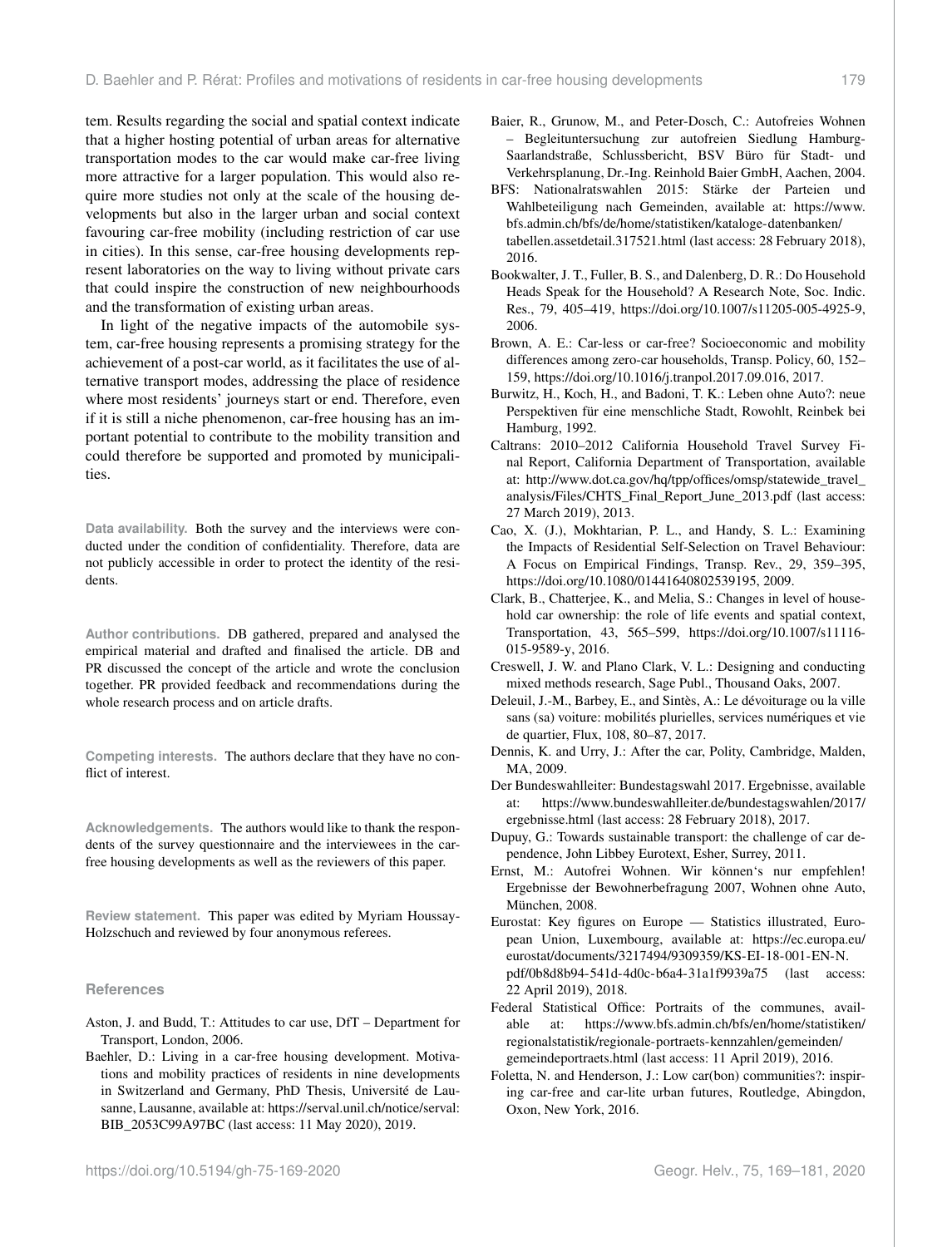Givoni, M. and Banister, D., Eds.: Moving towards low carbon mobility, Edward Elgar, Cheltenham, UK, Northampton, MA, 2013.

Goodwin, P. and Van Dender, K.: 'Peak Car' — Themes and Issues, Transp. Rev., 33, 243–254, https://doi.org[/10.1080/01441647.2013.804133,](https://doi.org/10.1080/01441647.2013.804133) 2013.

Guo, Z.: Does residential parking supply affect household car ownership? The case of New York City, J. Transp. Geogr., 26, 18–28, https://doi.org[/10.1016/j.jtrangeo.2012.08.006,](https://doi.org/10.1016/j.jtrangeo.2012.08.006) 2013.

- Haefeli, U. and Arnold, T.: Autofreie Lebensstile Spezialauswertungen der Mikrozensen Verkehr 1994, 2000, 2005 und 2010 sowie der Haushaltsbudgeterhebung (HABE) 2009–2011, Interface Politikstudien Forschung Beratung, Luzern, 2015.
- Haefeli, U. and Bieri, O.: Der autofreie Lebensstil. Spezialauswertungen der Mikrozensen Verkehr 1994, 2000 und 2005 sowie der Eidgenössischen Einkommens- und Verbrauchserhebungen 2003–2005, INTERFACE – Institut für Politikstudien, Luzern, 2008.
- Ilstedt, S., Eriksson, E., and Hesselgren, M.: Sustainable lifestyles – how values affect sustainable practises, in: Nordes 17: Design + Power, 15–17 June 2017, Oslo, 2017.<br>
fas: MiD2017 Tabellenband, Bundes
- infas: MiD2017 Tabellenband, Bundesministerium für Verkehr und digitale Infrastruktur, Bonn, available at: [http://www.mobilitaet-in-deutschland.de/pdf/MiD2017\\_](http://www.mobilitaet-in-deutschland.de/pdf/MiD2017_Tabellenband_Deutschland.pdf)

[Tabellenband\\_Deutschland.pdf,](http://www.mobilitaet-in-deutschland.de/pdf/MiD2017_Tabellenband_Deutschland.pdf) last access: 24 November 2018.

- Jarass, J. and Heinrichs, D.: New Urban Living<br>and Mobility, Transp. Res. Proced., 1, 142–153, and Mobility, Transp. Res. Proced., 1, 142–153, https://doi.org[/10.1016/j.trpro.2014.07.015,](https://doi.org/10.1016/j.trpro.2014.07.015) 2014.
- Jeekel, H.: The car-dependent society: a European perspective, Ashgate, Farnham, 2013.
- Kaufmann, V.: A territory's hosting potential, Forum Vies Mob., available at: [http://en.forumviesmobiles.org/marks/](http://en.forumviesmobiles.org/marks/territorys-hosting-potential-1103) [territorys-hosting-potential-1103](http://en.forumviesmobiles.org/marks/territorys-hosting-potential-1103) (last access: 21 January 2015), 2012.
- Kuckartz, U.: Qualitative Inhaltsanalyse: Methoden, Praxis, Computerunterstützung, 3. überarb. Auflage, Beltz Juventa, Weinheim, 2016.
- Kühne, K., Mitra, S. K., and Saphores, J.-D. M.: Without a ride in car country – A comparison of carless households in Germany and California, Transp. Res. Part Policy Pract., 109, 24–40, https://doi.org[/10.1016/j.tra.2018.01.021,](https://doi.org/10.1016/j.tra.2018.01.021) 2018.
- Kuhnimhof, T., Zumkeller, D., and Chlond, B.: Who Made Peak Car, and How? A Breakdown of Trends over Four Decades in Four Countries, Transp. Rev., 33, 325–342, https://doi.org[/10.1080/01441647.2013.801928,](https://doi.org/10.1080/01441647.2013.801928) 2013.
- Lagrell, E., Thulin, E., and Vilhelmson, B.: Accessibility strategies beyond the private car: A study of voluntarily carless families with young children in Gothenburg, J. Transp. Geogr., 72, 218– 227, https://doi.org[/10.1016/j.jtrangeo.2018.09.002,](https://doi.org/10.1016/j.jtrangeo.2018.09.002) 2018.
- Mattioli, G.: 'Forced Car Ownership' in the UK and Germany: Socio-Spatial Patterns and Potential Economic Stress Impacts, Soc. Incl., 5, 147–160, https://doi.org[/10.17645/si.v5i4.1081,](https://doi.org/10.17645/si.v5i4.1081) 2017.
- Mattioli, G., Lucas, K., and Marsden, G.: Transport poverty and fuel poverty in the UK: From analogy to comparison, Transp. Policy, 59, 93–105, https://doi.org[/10.1016/j.tranpol.2017.07.007,](https://doi.org/10.1016/j.tranpol.2017.07.007) 2017.
- McLaren, A. T.: Families and transportation: Moving towards multimodality and altermobility?, J. Transp. Geogr., 51, 218–225, https://doi.org[/10.1016/j.jtrangeo.2016.01.006,](https://doi.org/10.1016/j.jtrangeo.2016.01.006) 2016.
- Melia, S.: Potential for Carfree Development in the UK, PhD Thesis, University of the West of England, Bristol, available at: <http://www.stevemelia.co.uk/Thesis.pdf> (last access: 10 December 2014), 2009.
- Mitra, S. K. and Saphores, J.-D. M.: Carless in California: Green choice or misery?, J. Transp. Geogr., 65, 1–12, https://doi.org[/10.1016/j.jtrangeo.2017.09.016,](https://doi.org/10.1016/j.jtrangeo.2017.09.016) 2017.
- Moser, P. and Stocker, E.: Autofreies Wohnen Evaluierung der Mustersiedlung in Wien-Floridsdorf, Endbericht, SRZ Stadt- und Regionalforschung GmbH, Wien, 2008.
- Müller, H. and Romann, P.: Autofreie Haushalte: ihre Mobilität und die Folgen für Verkehrsplanung und Verkehrspolitik, NFP 41 "Verkehr und Umwelt: Wechselwirkungen Schweiz – Europa", EDMZ, Bern, 1999.
- Nieuwenhuijsen, M. J. and Khreis, H.: Car free cities: Pathway to healthy urban living, Environ. Int., 94, 251–262, https://doi.org[/10.1016/j.envint.2016.05.032,](https://doi.org/10.1016/j.envint.2016.05.032) 2016.
- Oakil, A. T. M., Manting, D., and Nijland, H.: Dynamics in car ownership: the role of entry into parenthood, Eur. J. Transp. Infrastruct. Res., 16, 661–673, 2016.
- OFS/ARE: Comportement de la population en matière de transports. Résultats du microrecensement mobilité et transports 2015, Office fédéral de la statistique/Office fédéral du développement territorial, Neuchâtel, Berne, 2017.
- Ornetzeder, M., Hertwich, E. G., Hubacek, K., Korytarova, K., and Haas, W.: The environmental effect of car-free housing: A case in Vienna, Ecol. Econ., 65, 516–530, https://doi.org[/10.1016/j.ecolecon.2007.07.022,](https://doi.org/10.1016/j.ecolecon.2007.07.022) 2008.
- Ortegon-Sanchez, A., Popan, C., and Tyler, N.: Car-free initiatives from around the world: concepts for moving to future sustainable mobility, in: TRB 96th Annual Meeting Compendium of Papers, Washington, D.C., 2017.
- Parodi, O., Beecroft, R., Albiez, M., Quint, A., Seebacher, A., Tamm, K., and Waitz, C.: The ABC of Real-world Lab Methodology – From "Action Research" to "Participation" and Beyond, Trialog, 126/127, 74–84, 2017.
- Preisendörfer, P. and Rinn, M.: Haushalte ohne Auto?: eine empirische Untersuchung zum Sozialprofil, zur Lebenslage und zur Mobilität autofreier Haushalte, Leske und Budrich, Leverkusen, 2003.
- Prillwitz, J. and Barr, S.: Moving towards sustainability? Mobility styles, attitudes and individual travel behaviour, J. Transp. Geogr., 19, 1590–1600, https://doi.org[/10.1016/j.jtrangeo.2011.06.011,](https://doi.org/10.1016/j.jtrangeo.2011.06.011) 2011.
- Rérat, P.: Residential mobility, Mob. Lives Forum, available at: <http://en.forumviesmobiles.org/marks/residential-mobility-3204> (last access: 27 November 2018), 2016.
- Rérat, P.: A decline in youth licensing: a simple delay or the decreasing popularity of automobility?, Appl. Mobil., 1–21, https://doi.org[/10.1080/23800127.2018.1545737,](https://doi.org/10.1080/23800127.2018.1545737) 2018.
- Rérat, P. and Lees, L.: Spatial capital, gentrification and mobility: evidence from Swiss core cities, Trans. Inst. Br. Geogr., 36, 126– 142, https://doi.org[/10.1111/j.1475-5661.2010.00404.x,](https://doi.org/10.1111/j.1475-5661.2010.00404.x) 2011.
- Rérat, P., Baehler, D., and Gurtner, M.: Le choix de vivre en villecentre: interactions entre mobilité résidentielle et mobilité quotidienne, Géo-Regards Rev. Neuchâtel, Géographie, 6, 69–82, 2013.